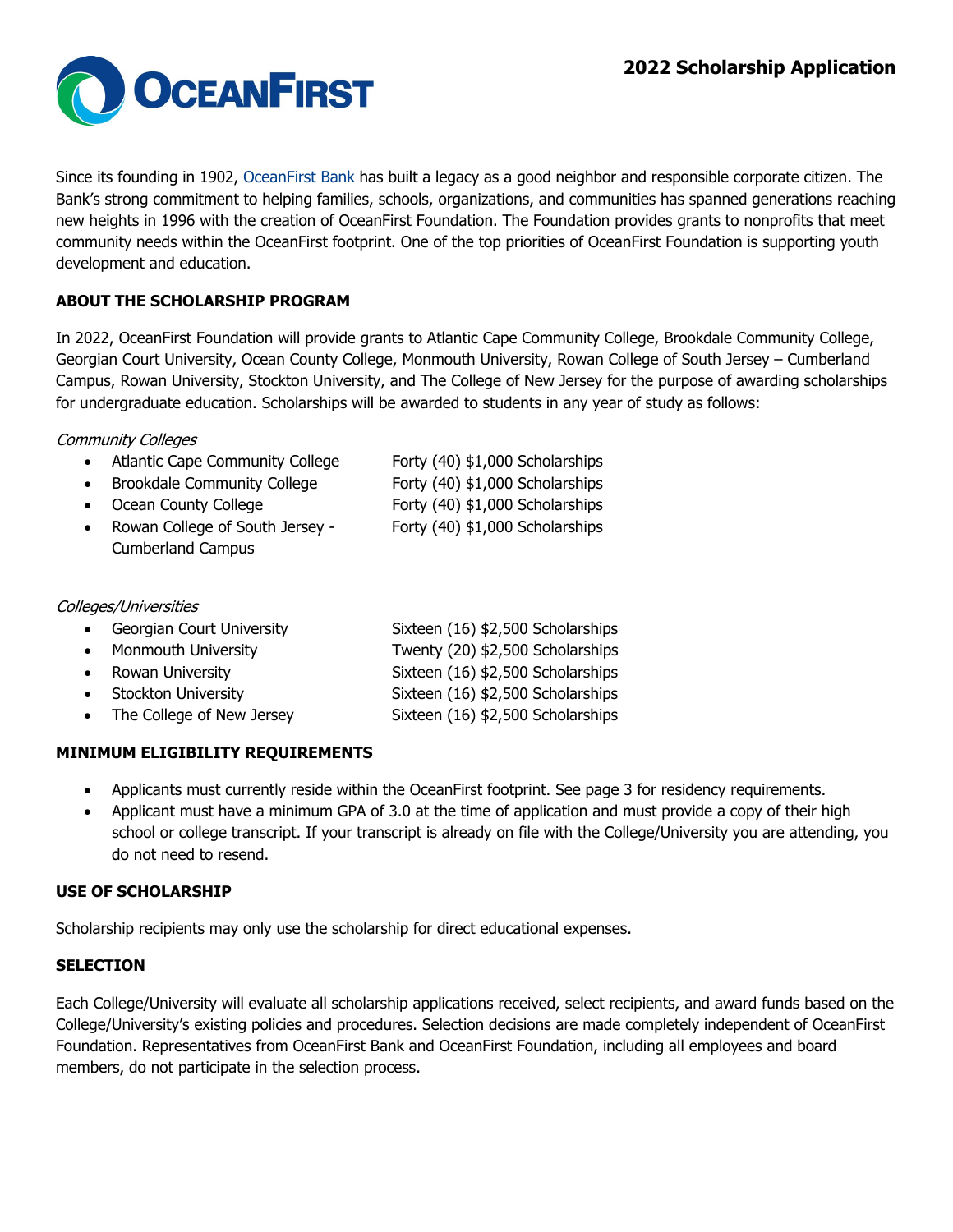# **TO APPLY**

Complete the application and email or mail to the appropriate College/University address noted below. You must provide a copy of your high school or college transcript. **Your application must be received by July 1, 2022 to be considered for this scholarship.** We highly recommend you contact the school to which you are applying to confirm the receipt of your application.

5100 Black Horse Pike Lincroft, NJ 07738-1597 Mays Landing, NJ 08330 WWW.brookdalecc.edu

\* SEND APPLICATION TO [SCHOLARSHIP@ATLANTIC.EDU.](mailto:SCHOLARSHIP@ATLANTIC.EDU) REGISTERED FOR 12 CREDITS OR MORE. HIGH SCHOOL APPLICANTS MUST COMPLETE 22/23 FAFSA AND REGISTER 6 STUDENTS MUST SUPPLY TRANSCRIPT. CREDITS OR MORE AT ATLANTIC CAPE FOR THE FALL 2022 SEMESTER

## **Georgian Court University Monmouth University**

Director of Financial Aid – Cynthia McCarthy 400 Cedar Ave. 900 Lakewood Ave. **West Long Branch, NJ 07764-1898** Lakewood, NJ 08701 Email application to: nhanson@monmouth.edu Email application to: [financialaid@georgian.edu](mailto:financialaid@georgian.edu) [www.monmouth.edu](http://www.monmouth.edu/) [www.georgian.edu](http://www.georgian.edu/)

Foundation Office **Campus** P.O. Box 2001 **Attn: Maria LeBlanc: Director, Foundation** Toms River, NJ 08754 3322 College Drive Email application to: [scholarships@ocean.edu](mailto:scholarships@ocean.edu) Vineland, NJ 08360 [www.ocean.edu](http://www.ocean.edu/) www.rcsj.edu **\*** 22/23 FAFSA & TRANSCRIPT REQUIRED FOR OCC

201 Mullica Hill Road Officer Glassboro, NJ 08028 101 Vera King Farris Drive [www.rowan.edu](http://www.rowan.edu/) extensive control of the Galloway, NJ 08205

## **The College of New Jersey**

Attn: Wil Casaine, Office of Student Financial Assistance 2000 Pennington Road Ewing, NJ 08628-0718 [www.tcnj.edu](http://www.tcnj.edu/)

### **Atlantic Cape Community College Brookdale Community College Foundation**

Office of Financial Aid 765 Newman Springs Road

www.*atlantic.edu* \* PROVIDE PROOF OF FALL 2022 REGISTRATION. MUST BE

Office of Financial Aid **Attn: Nancy Hanson, Assistant Director of Financial Aid** Aid

# **Ocean County College Rowan College of South Jersey – Cumberland**

## **Rowan University <b>Stockton University Rowan** University

Director of Admissions – Savitz Hall **Attn: Robert Heinrich, Chief Enrollment Management** Send Completed Application to:<br>admissions@stockton.edu APPLICANTS MUST COMPLETE THE 22/23 FAFSA AND BE REGISTERED AS A FULL-TIME STUDENT AT STOCKTON FOR THE FALL 2022 SEMESTER.

[www.stockton.edu](http://www.stockton.edu/)